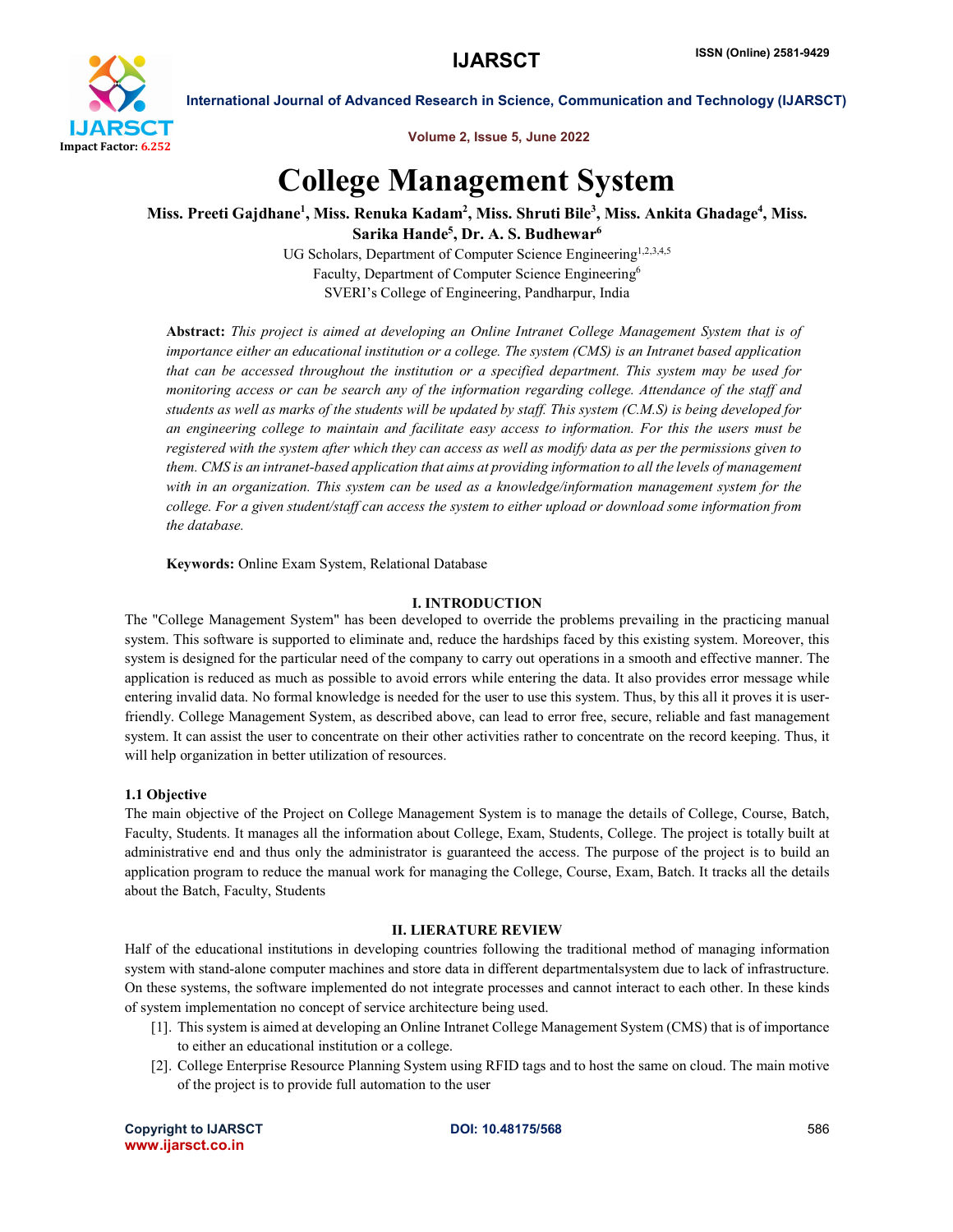

International Journal of Advanced Research in Science, Communication and Technology (IJARSCT)

#### Volume 2, Issue 5, June 2022

- [3]. M-ERP application will integrate all the business functions like Recording attendance, Student information etc. in a single system and database. M-ERP promising the possibility of convenient, easy and safe way to handle business functions of college.
- [4]. Some systems make the module more efficient and platform independent application by using MVC design pattern. Due to use of MVC design pattern the presentation, business, database connection logic is separated from each other.

### III. MAIN FUNCTION

#### 3.1 Main Modules of the System

- Campus Information: This module gives the information about Buildings/Blocks: It contains the information about the total number of blocks present in the campus and also, the number of rooms present in each block.
- Laboratories: This gives the information about the number of laboratories present in each department. Buses: This gives the count of the buses deployed by the management.

#### 3.2 Administration

This module deals mainly with,

- Admission: This mainly deals registering the students/staff and assigning them with a login id and password.
- Accounts: This keeps track of the financial details of the college.
- Hostel: It gives information about the college hostel for both boys and girls.
- Bus Routes: This maintains the route details of the buses.

#### 3.3 Department Information

This module gives the information about,

- Course: This contains the information about the number of the courses offered by the college and number of seats present in each.
- Staff: This contains the number of staff available in each department.
- Infrastructure: This has the details of the assets allotted for each department.
- Syllabus: This provides the academic syllabus of the students from different branches. Staff Information: This module deals mainly with,
- Profile: This provides personal details of the staff.
- Attendance: This provides the staff with his/her attendance details
- Salary: This provides the staff with his/her salary details.
- Feedback: This feature enables the staff to provide feedbacks to the management.
- View Student Details: This provides the staff to view the student details.

#### 3.4 Student Information

This module gives information about,

- Profile: This provides personal details of the student.
- Attendance: This provides the student with his/her attendance details.
- Marks: This provides the internal/external marks of a student.
- Feedback: This feature enables the student to provide feedbacks to the management.
- Remarks: It contains the remarks written by the faculties about a student.
- Change Password: Provides the student to change his/her password. Examination Branch: This module contains the information about, International Journal of Computer Applications (0975 – 888